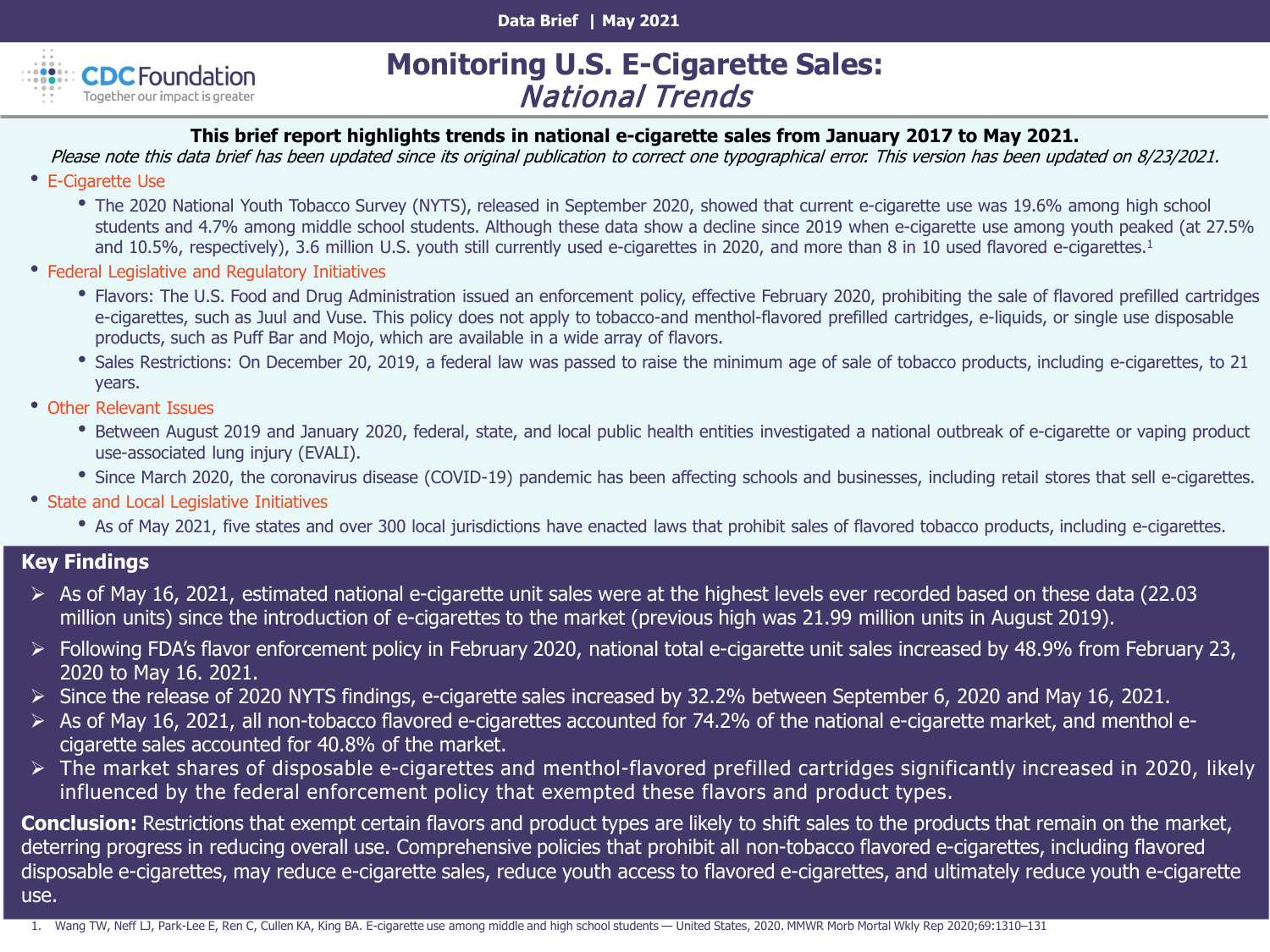**Data Brief | May 2021**

# **Figure 1. National E-Cigarette Unit Sales by Flavor, 4 Week Estimates 1/2017 – 5/2021\***



**\***Sales data does not reflect sales from vape shops or online retailers; dates represent end of 4-week periods; All Other Flavors category includes fruit, clove/spice, chocolate, alcoholic drink (such as wine, cognac, or other cocktails), candy/desserts/other sweets, some other flavor; e-cigarette accessories and devices sold without e-liquids were excluded (11.5% of total sales).

#### **Trends of Unit Sales by Flavor Following FDA's Flavor Enforcement Policy**

- From February 23, 2020 to May 16, 2021, total monthly e-cigarette unit sales increased by 48.9% to 22.0 million units.
- From February 23, 2020 to May 16, 2021, sales of non-tobacco flavored e-cigarettes (mint, menthol and other flavors) increased by 68.3% (from 9.7 million to 16.4 million).
	- o Since the release of 2020 NYTS data, sales increased by 32.2% between September 6, 2020 and May 16, 2021.
- From February 23, 2020 to May 16, 2021:
	- o Menthol-flavored e-cigarette sales increased by 41.2% (from 6.4 million to 9.0 million); market share decreased from 43.0% to 40.8%.
	- o Tobacco-flavored e-cigarette sales increased by 11.7% (from 5.1 million to 5.7 million); market share decreased from 34.3% to 25.8%.
	- o Mint-flavored e-cigarette sales increased by 26.2% (from 0.7 million to 0.8 million); market share decreased from 4.4% to 3.8%.
	- o All other-flavored e-cigarette sales increased by 142.3% (from 2.7 million to 6.5 million); market share increased from 18.3% to 29.7%.

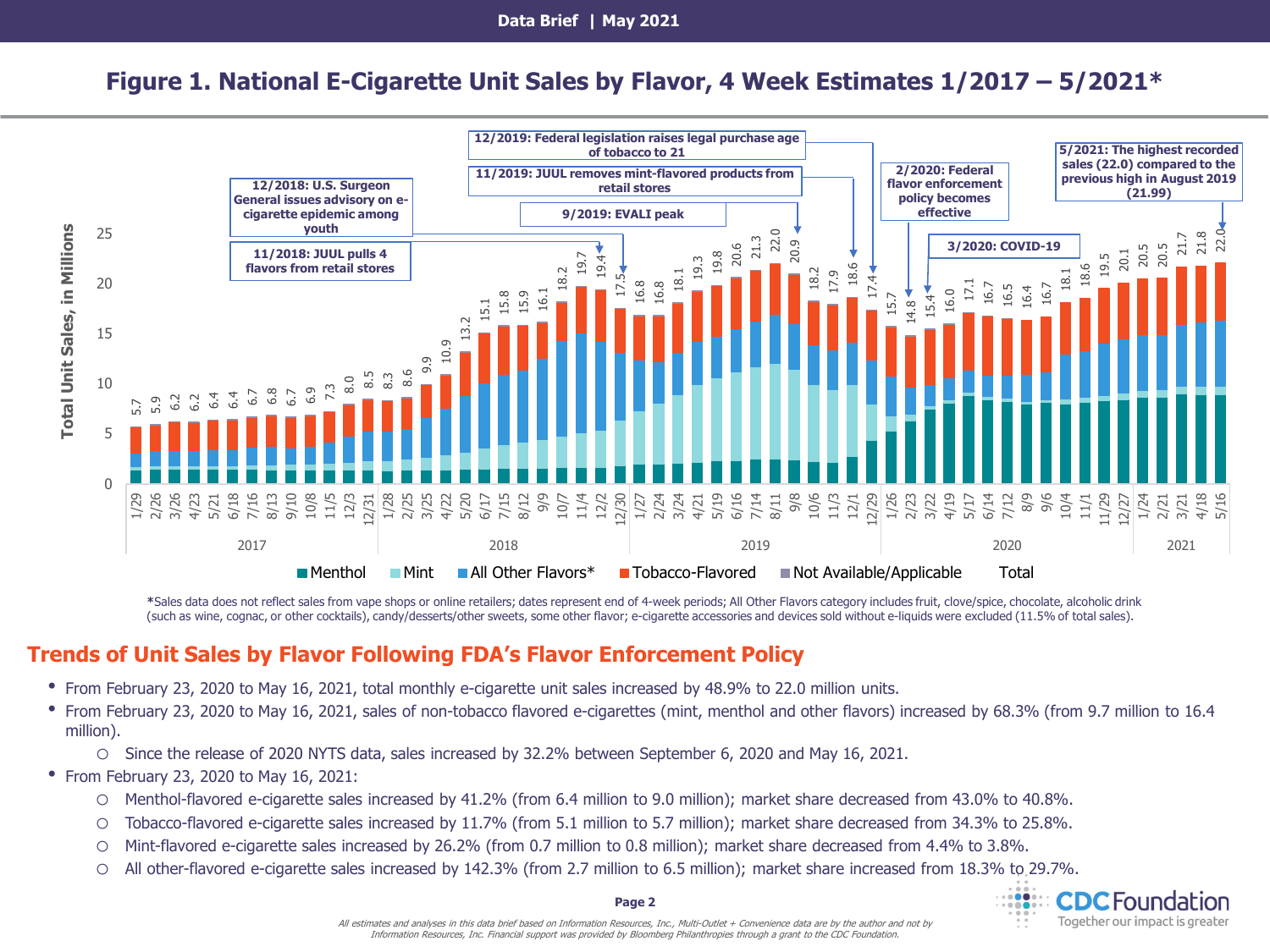# **Figure 2. National E-Cigarette Unit Sales by Product Type, 4 Week Estimates 1/2017 – 5/2021\***



**\***Sales data does not reflect sales from vape shops or online retailers; dates represent end of 4-week periods; prefilled cartridges include tanks, cartridges, and pods used in rechargeable and reusable e-cigarette device; disposable devices include nonrechargeable and nonreusable e-cigarette devices that are not intended to be refilled with e-liquid after being depleted; e-liquids are containers of the liquid used in e-cigarette devices, which typically contains a humectant (e.g., propylene glycol), nicotine, and flavoring.

### **Trends of Unit Sales by Product Following FDA's Flavor Enforcement Policy**

- Following FDA's flavor enforcement policy, which prohibited the sale of flavored prefilled cartridges but exempted disposable devices and menthol and tobacco prefilled cartridges, between February 23, 2020 and May 16, 2021:
	- $\circ$  Sales of disposable devices increased by 195.8% (from 2.8 million to 8.2 million); market share increased from 18.8% to 37.3%.
	- $\circ$  Sales of prefilled cartridges increased by 15.1% (from 12.0 million to 13.8 million); market share decreased from 81.1% to 62.7%.
- Since the release of 2020 NYTS findings, between September 6, 2020 and May 16, 2021:
	- o Sales of disposable devices increased by 106.3% (from 4.0 million to 8.2 million); market share increased from 23.9% to 37.3%.
	- $\circ$  Sales of prefilled cartridges increased by 9.0% (from 12.7 million to 13.8 million); market share decreased from 76.1% to 62.7%.



All estimates and analyses in this data brief based on Information Resources, Inc., Multi-Outlet + Convenience data are by the author and not by Information Resources, Inc. Financial support was provided by Bloomberg Philanthropies through a grant to the CDC Foundation.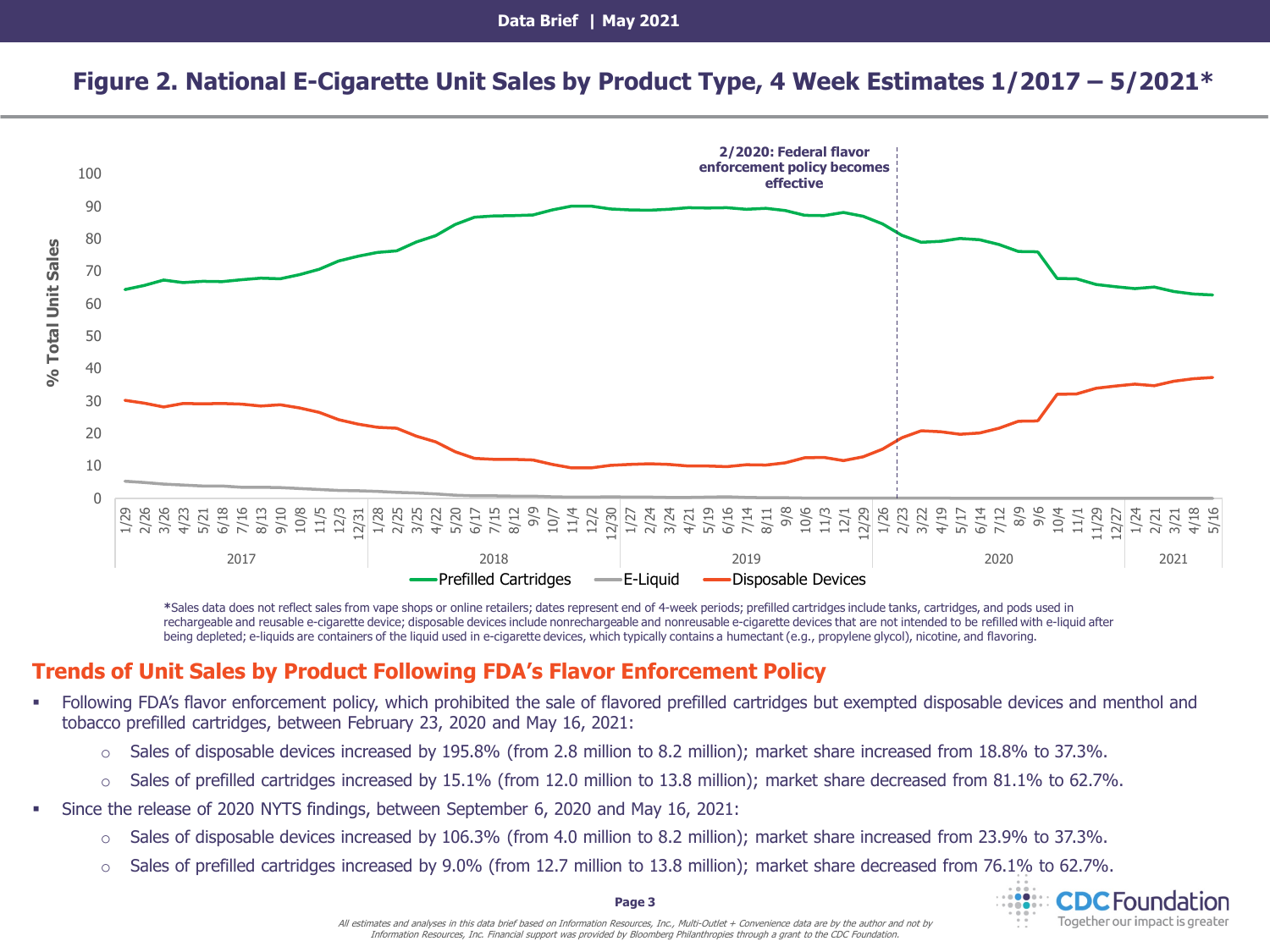### **Figure 3. National E-Cigarette Unit Sales by Product Type and Flavor, 4 Week Estimates 1/2017 – 5/2021**



Information Resources, Inc. Financial support was provided by Bloomberg Philanthropies through a grant to the CDC Foundation.